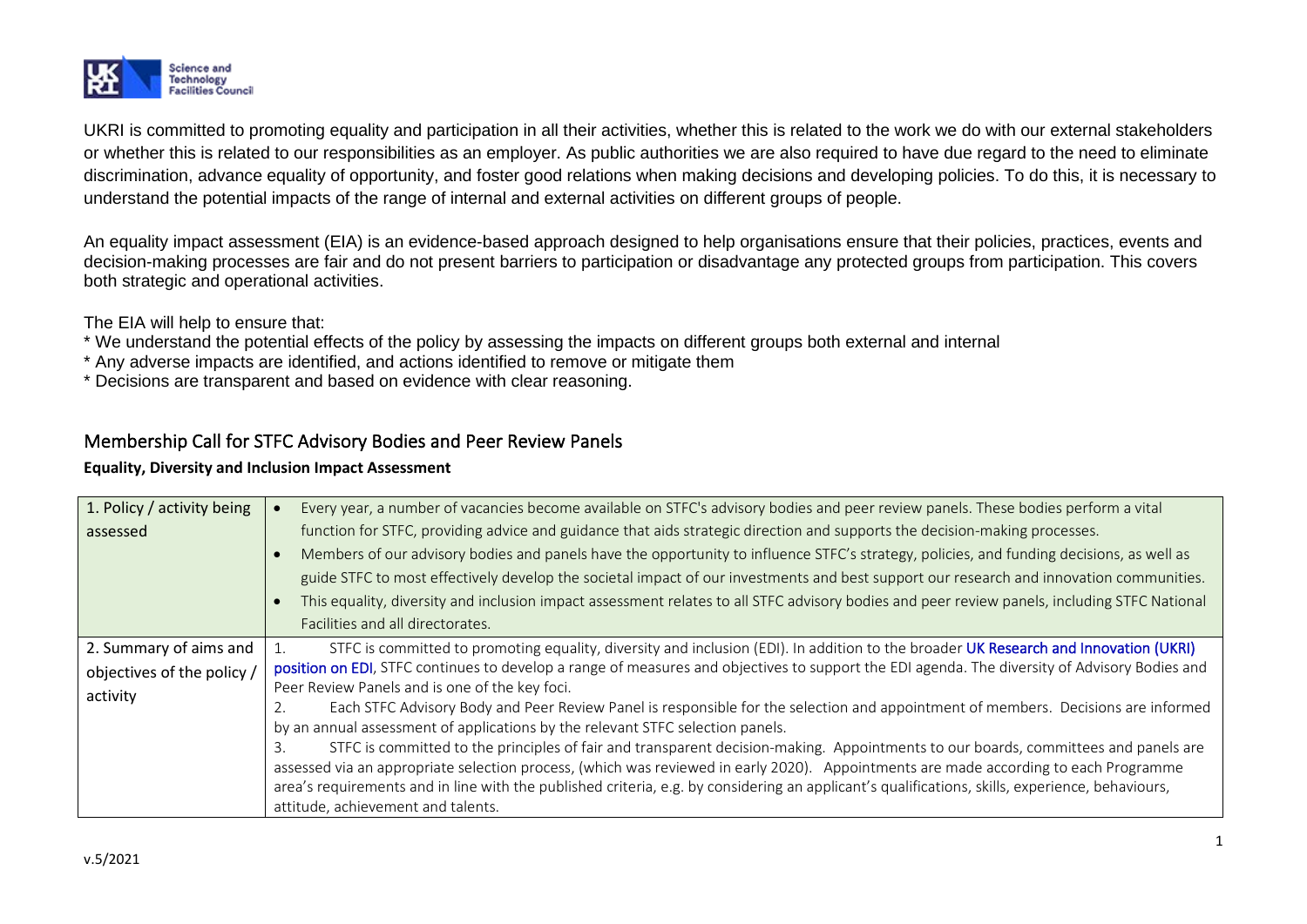

| 4. | Responsibility for monitoring panel membership, the recruitment process and diversity profiles, rests with the STFC Membership                    |
|----|---------------------------------------------------------------------------------------------------------------------------------------------------|
|    | Oversight Committee for all STFC Advisory Bodies and Peer Review Panels.                                                                          |
| 5. | Processes are designed to encourage appointments from a diverse range of applicants who are representative of the communities we                  |
|    | work with; this promotes inclusivity and the benefit of a range of perspectives.                                                                  |
| 6. | STFC will endeavour that STFC assessors for membership recruitment will have been trained on safeguarding objective decision                      |
|    | making. Where assessors are external STFC will draw their attention to objective decision making by asking them to access our guidance            |
|    | documents https://stfc.ukri.org/files/safeguarding-objective-decision-making/.                                                                    |
|    | <b>Chair's Induction Document</b>                                                                                                                 |
|    | <b>Panel Member Role and Expectations</b>                                                                                                         |
|    | <b>Safeguarding Objective Decision Making</b>                                                                                                     |
|    | <b>Etiquette Guide EIA</b>                                                                                                                        |
|    | Members of STFC Advisory Bodies and Peer Review Panels are appointed through an open, fair and transparent selection process.                     |
|    | The membership call will include:                                                                                                                 |
|    | a) Advertised vacancies to attract a diverse range of applicants, from different sectors without disadvantaging or prevent participation          |
|    | from any particular groups.                                                                                                                       |
|    | b) Objective, transparent and robust assessment criteria and decision-making processes.                                                           |
| C) | Making successful applicants aware of the expectations of the role.                                                                               |
| d) | An EDI robust governance process.                                                                                                                 |
| e) | Information for applicants on availability of support and accessibility.                                                                          |
|    | There may be some exceptional circumstances in which STFC staff may have to seek new panel members outside of the annual Call for                 |
|    | Membership as follows:                                                                                                                            |
| a. | A lack of suitable candidates meeting the experience level for a panel as described in the Call for Membership.                                   |
| b. | An insufficiently broad field of suitable candidates identified during the Selection Panel to allow a reasonable panel balance to be<br>achieved. |
| C. | The need to replace key panel member(s) who have stepped down from a panel before the end of their anticipated term.                              |
| d. | The need to convene an unanticipated and/or short-term panel.                                                                                     |
| е. | The need to implement specific actions that address the outstanding issues identified by the Selection Panel.                                     |
| f. | The conclusion of the Membership Oversight Committee that the outcome of a Selection Panel 'requires further attention' before the                |
|    | next annual Call for Membership.                                                                                                                  |
|    | Gender-30% target                                                                                                                                 |
|    | Where an existing panel has less than 30% female representation and/or no representation from BAME (black, Asian and minority ethic)              |
|    | members, additional strategies will be pursued, e.g. direct engagement with academic and business leaders for details of potential candidates.    |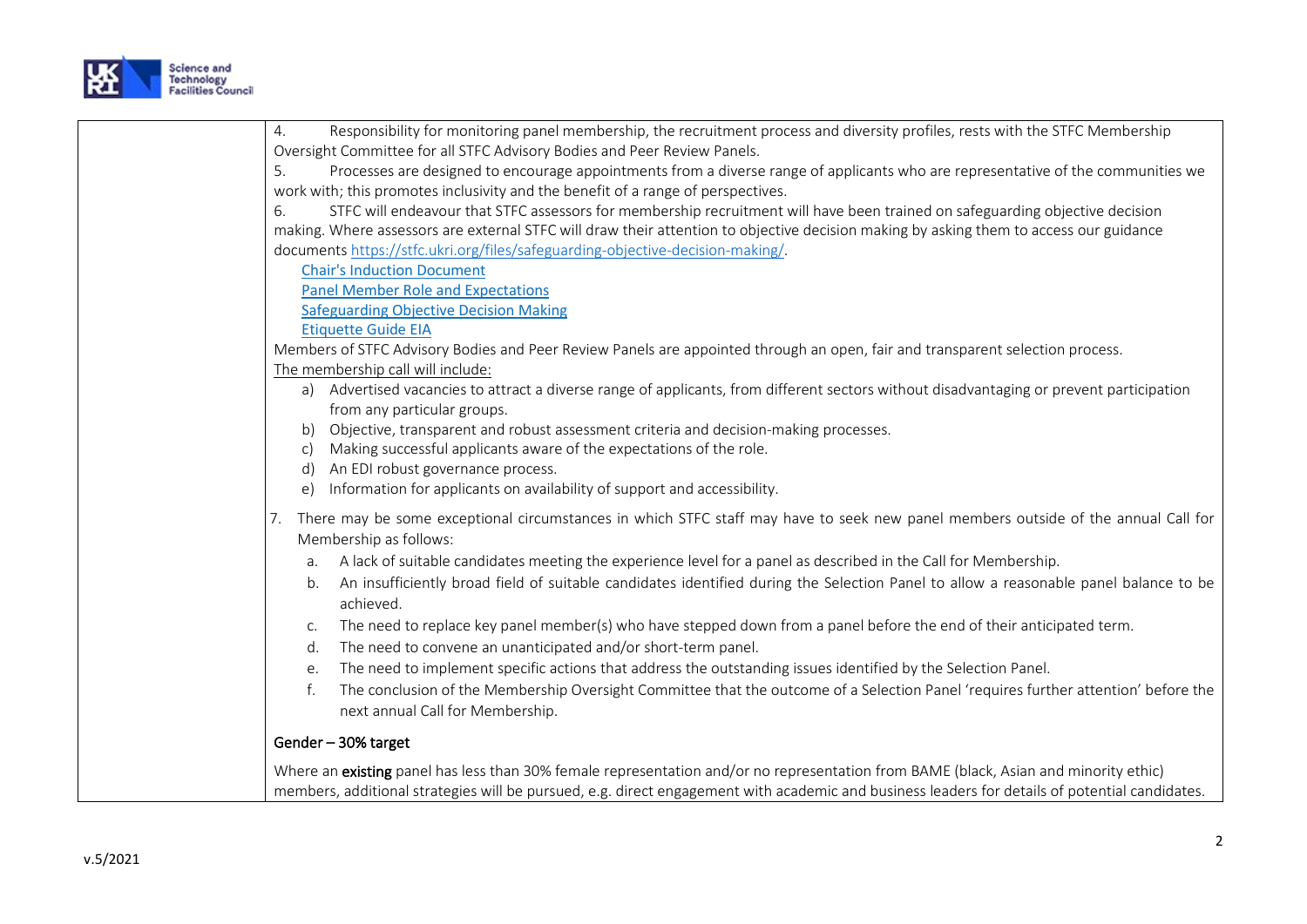

| A legitimate way to identify if a panel has reached its 30% target can only be achieved after the round has been completed. STFC has             |
|--------------------------------------------------------------------------------------------------------------------------------------------------|
|                                                                                                                                                  |
| Having diverse perspectives in the appointments process is critical to ensuring that the communities we work with are represented and that       |
| STFC is inclusive. EDI is considered at all steps in the process to ensure that any barriers to participation are identified and mitigations are |
|                                                                                                                                                  |
|                                                                                                                                                  |
| STFC's Head of Equality Diversity and inclusion to ensure that processes are inclusive and accessible, and do not create barriers for            |
|                                                                                                                                                  |
| STFC's Chief Operating Officer and the Strategy, Planning and Communications team on Directorate(s) EDI objective setting for                    |
|                                                                                                                                                  |
|                                                                                                                                                  |
|                                                                                                                                                  |
|                                                                                                                                                  |
| Cross-council colleagues to ensure that STFC best practice is followed and adopted in line with other UKRI Research Councils.                    |
|                                                                                                                                                  |
|                                                                                                                                                  |
| STFC is committed the principles of EDI, i.e. participation for all members of our advisory bodies and peer review panels and those who are      |
|                                                                                                                                                  |
| Advertised the Call as widely to reach a diverse audience including in social media, town meetings, emails, virtual open days, videos,           |
| and case studies, particularly targeting underrepresented groups to increase the diversity on our panels and promote inclusive open              |
|                                                                                                                                                  |
|                                                                                                                                                  |
| Adverts will clearly state the expectations and criteria for the roles using gender neutral language. Selection and appointments will be         |
|                                                                                                                                                  |
| STFC will support Applicants throughout the process, from pre-submission right through to informing them of the outcome. Language                |
|                                                                                                                                                  |
|                                                                                                                                                  |
|                                                                                                                                                  |
|                                                                                                                                                  |
| STFC Division Heads and office staff to ensure robustness of the governance, coherence of the process and EDI objectives.                        |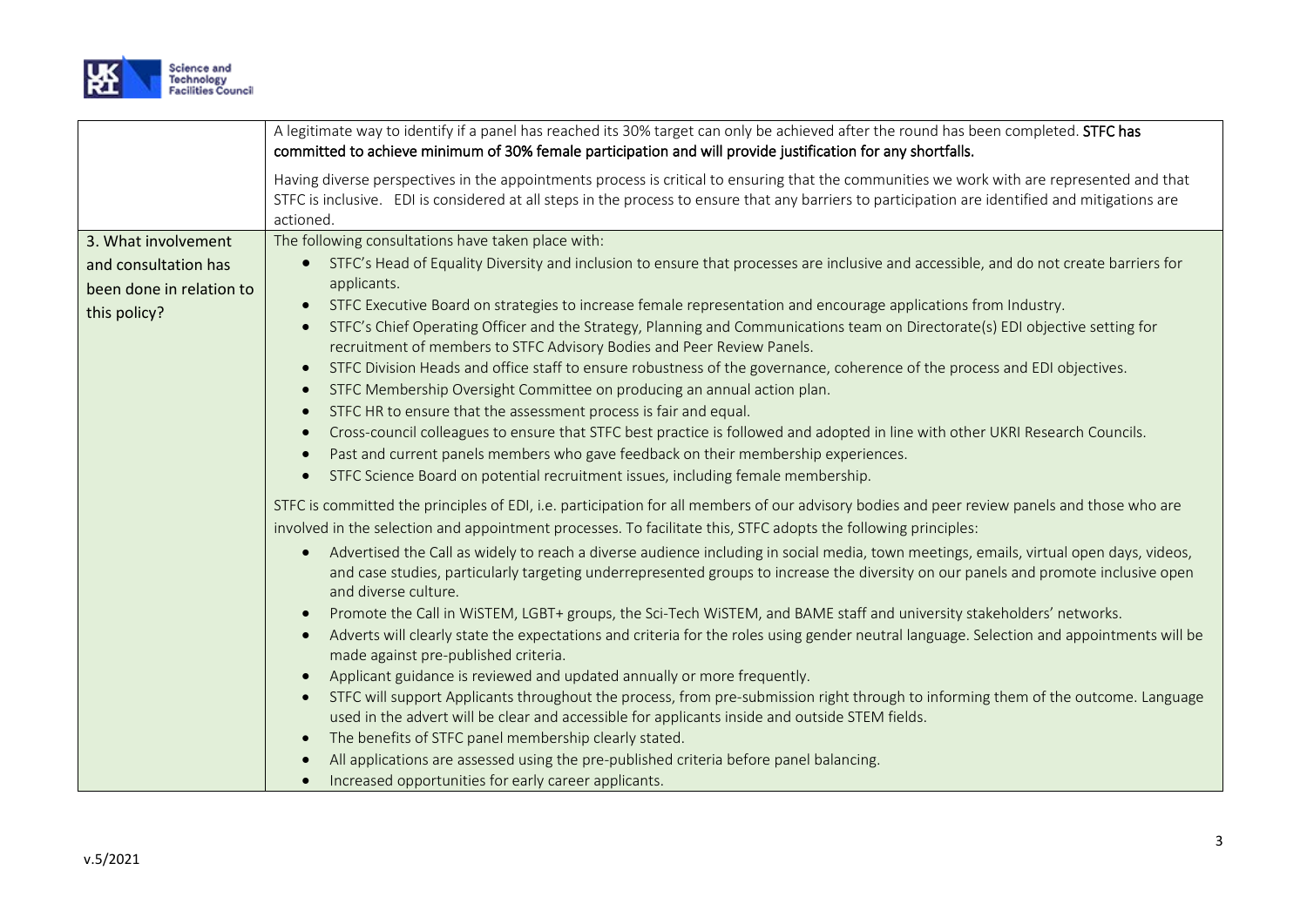

|                                                                                   | The STFC website conforms to accessibility requirements for websites, including the ability to adjust the text size or use a text reader<br>on the page.<br>STFC will endeavour that STFC assessors for membership recruitment will have been trained on safeguarding objective decision<br>$\bullet$<br>making. Where assessors are external STFC will draw their attention to objective decision making by asking them to access our<br>guidance documents https://stfc.ukri.org/files/safeguarding-objective-decision-making/.<br>STFC is committed to enabling participation for people with alternative work patterns, including flexible working and reduced working<br>$\bullet$<br>hours.<br>Effects of career breaks, part-time or flexible working will be accounted for in a fair way during the assessment to uphold equal<br>opportunities. Selection panels will adopt a fair and sympathetic approach towards the effects on productivity which may, in some<br>cases, continue beyond the return to work.<br>A transparent assessment process where results are systematically evaluated.<br>$\bullet$<br>Continues improvement of the process, ensuring a positive applicant experience. |
|-----------------------------------------------------------------------------------|-----------------------------------------------------------------------------------------------------------------------------------------------------------------------------------------------------------------------------------------------------------------------------------------------------------------------------------------------------------------------------------------------------------------------------------------------------------------------------------------------------------------------------------------------------------------------------------------------------------------------------------------------------------------------------------------------------------------------------------------------------------------------------------------------------------------------------------------------------------------------------------------------------------------------------------------------------------------------------------------------------------------------------------------------------------------------------------------------------------------------------------------------------------------------------------------------------------|
|                                                                                   | <b>Actions for STFC Staff:</b>                                                                                                                                                                                                                                                                                                                                                                                                                                                                                                                                                                                                                                                                                                                                                                                                                                                                                                                                                                                                                                                                                                                                                                            |
|                                                                                   | Consultation with previous applicants to understand potential barriers and act, where possible, to enable participation.<br>$\bullet$<br>STFC staff presence during selection meetings acts as an additional assurance to manage unbiased assessment of applicants.                                                                                                                                                                                                                                                                                                                                                                                                                                                                                                                                                                                                                                                                                                                                                                                                                                                                                                                                       |
| 4. Who is affected by<br>the policy/<br>activity/event?                           | Anyone who applies to a position on the Advisory Bodies and Peer Review Panels.<br>STFC staff who apply the policy.                                                                                                                                                                                                                                                                                                                                                                                                                                                                                                                                                                                                                                                                                                                                                                                                                                                                                                                                                                                                                                                                                       |
| 5. Arrangements for<br>monitoring and<br>reviewing actual impact<br>of the policy | Monitoring of panel membership recruitment and EDI profiles rests with a Membership Oversight Committee. The Membership Oversight<br>1.<br>Committee report the recruitment results to the Executive Board on an annual basis.<br>2. STFC will review this equality impact assessment annually to identify any further actions or interventions that are required to improve the<br>diversity and inclusion of the Appointments Process.<br>All documentation is reviewed annually, and changes are made, for example, to improve understanding, language and inclusivity.<br>3.<br>4. Anonymised diversity data are monitored throughout the application process.                                                                                                                                                                                                                                                                                                                                                                                                                                                                                                                                        |
|                                                                                   | The data analysis covers diversity of:<br>all applicants;<br>those who are recommended for a position but are not appointed;<br>successful applicants;<br>each advisory body or panel after the selection is complete.<br>These data are used to:<br>monitor trends throughout each Membership Call;<br>$\bullet$<br>evidence whether STFC processes are inclusive;<br>indicate where improvements can be made.                                                                                                                                                                                                                                                                                                                                                                                                                                                                                                                                                                                                                                                                                                                                                                                           |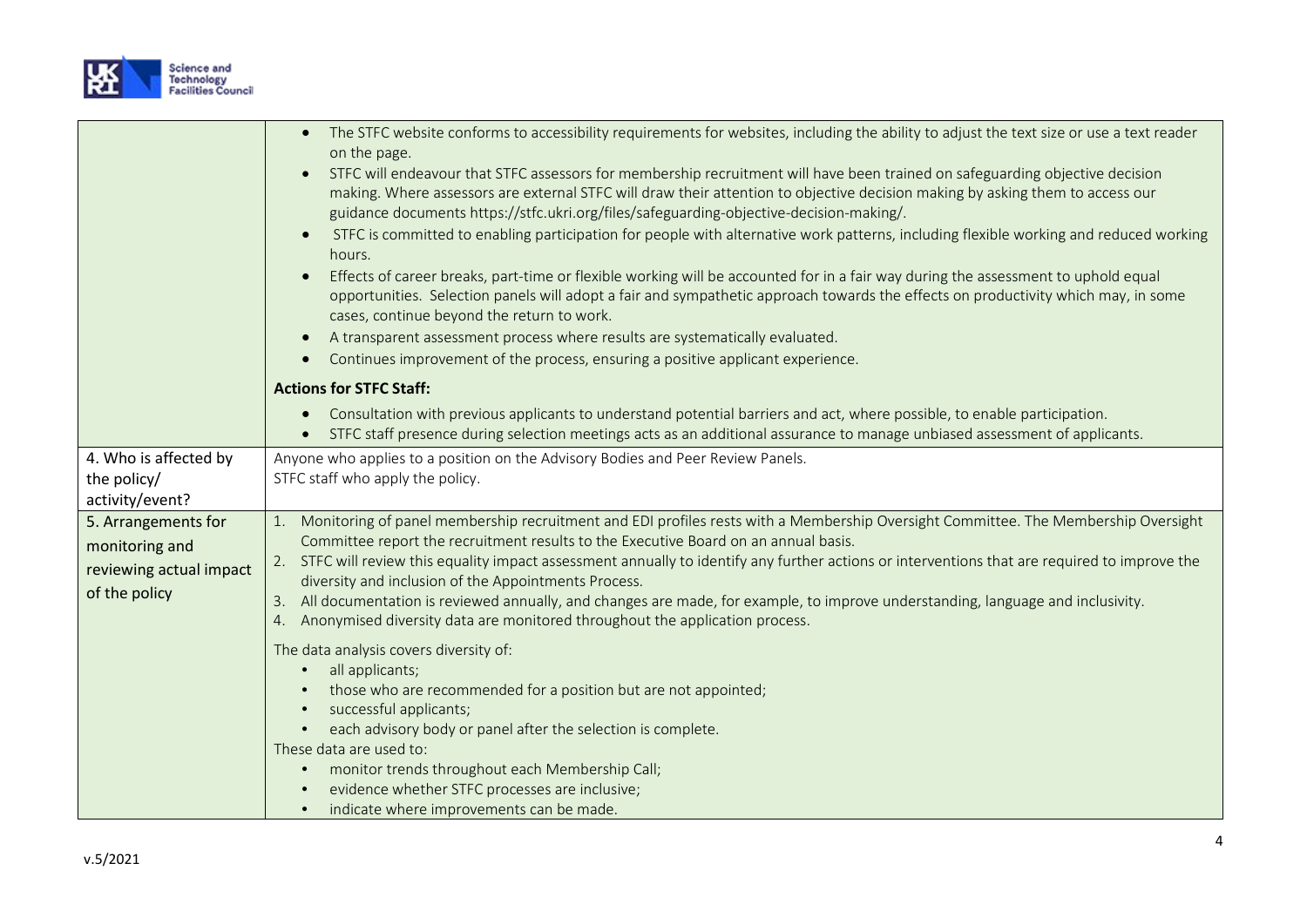

| Diversity trends are also monitored over time to see if we have achieved an improvement in the diversity of our advisory bodies and peer |
|------------------------------------------------------------------------------------------------------------------------------------------|
| review panels.                                                                                                                           |
| Actions for STFC Staff:                                                                                                                  |
| monitor and analyse data to better understand the diversity of communities                                                               |
| provide guidance on diversity targets                                                                                                    |
| Panel membership, institutions and years of service for each panel to be published on the website                                        |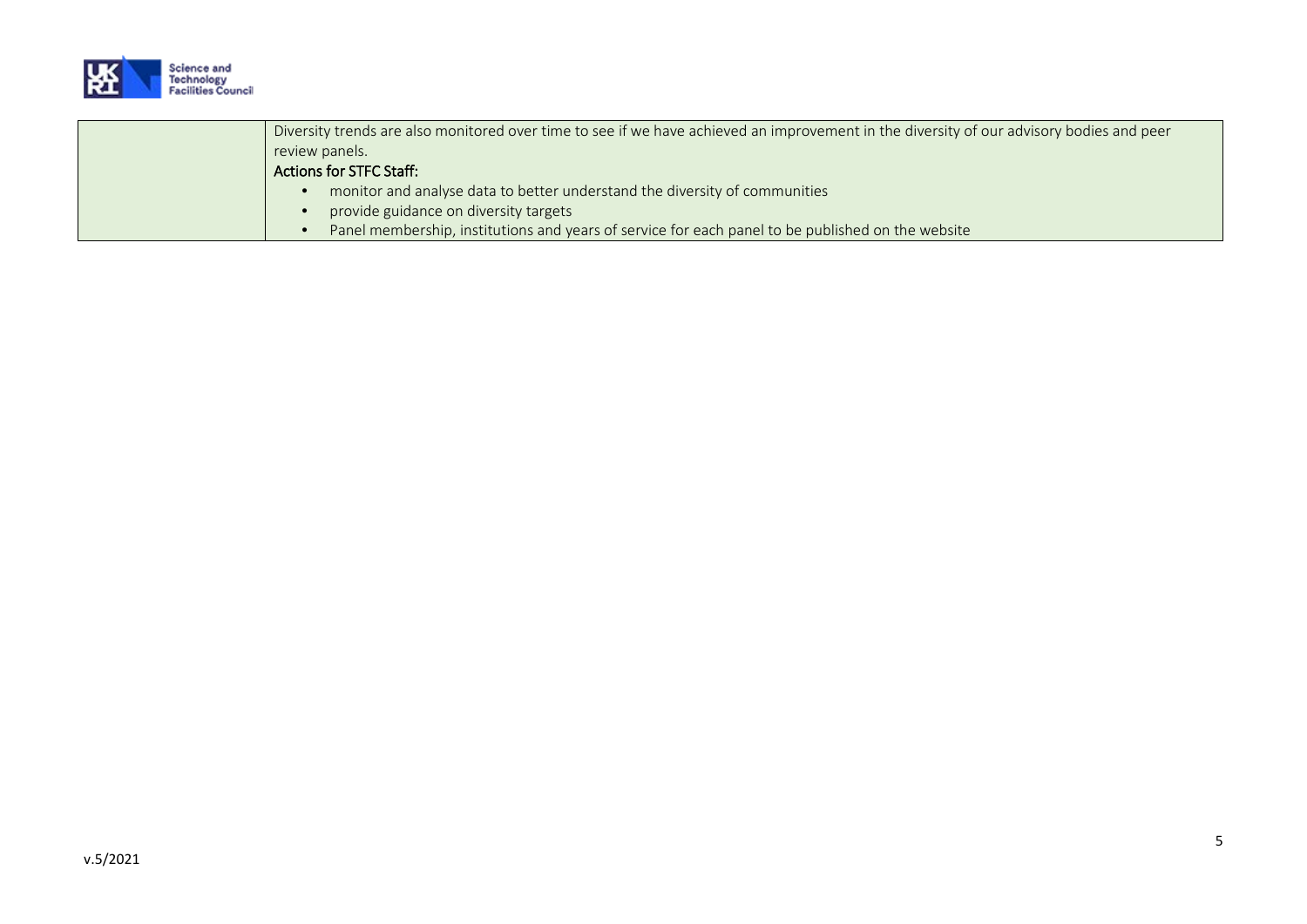<span id="page-5-0"></span>

| Group                               | Potential for positive<br>or negative impact? | Examples of any evidence/data used                                                                                                                                                                                                                                                                                                                                                                                                                                   | Action to address negative impact (e.g. adjustment to the policy)                                                                                                                                                                                                                                                                                                                                                                                                                                                                                                                                                                                                                                                                                                                                                                                                                                                                                                                                                                                                                                                                                                                                            |
|-------------------------------------|-----------------------------------------------|----------------------------------------------------------------------------------------------------------------------------------------------------------------------------------------------------------------------------------------------------------------------------------------------------------------------------------------------------------------------------------------------------------------------------------------------------------------------|--------------------------------------------------------------------------------------------------------------------------------------------------------------------------------------------------------------------------------------------------------------------------------------------------------------------------------------------------------------------------------------------------------------------------------------------------------------------------------------------------------------------------------------------------------------------------------------------------------------------------------------------------------------------------------------------------------------------------------------------------------------------------------------------------------------------------------------------------------------------------------------------------------------------------------------------------------------------------------------------------------------------------------------------------------------------------------------------------------------------------------------------------------------------------------------------------------------|
| Disability                          | Yes - negative impact                         | Applicants with visual disabilities may<br>$\bullet$<br>find it difficult to access and view the<br>electronic advert and/or complete the<br>on-line application form.<br>Applicants may experience health<br>issues due to their conditions which<br>may stop them applying.<br>Newly appointed members with<br>disabilities may find it difficult to<br>access the venue and/or participate in<br>the induction programme for Project<br>Peer Review Panel (PPRP). | STFC will ask applicants if they have any special requirements and will provide the<br>application form in alternative formats.<br>If appropriate, STFC will consider extending deadlines and will accept late applications.<br>Venues will be accessible via main rail/air links.<br>Rooms will be accessible and appropriate.<br>٠<br>Additional breaks can be built into the agenda.<br>Make provision for use of screen readers as per applicant's needs.<br>Allow for use of own laptop at interviews. Check that any presentations or materials<br>used are accessible to all participants.<br>STFC will endeavour to manage and minimise conditions that create bias during the<br>$\bullet$<br>assessment process to safeguard objective decision making. Where assessors are<br>external STFC will draw their attention to objective decision making by asking them to<br>access our guidance documents https://stfc.ukri.org/files/safeguarding-objective-<br>decision-making/<br>STFC will respond to individual support needs on a case by case basis.<br>Expectations and dates for all aspects of the process are set out as far in advance as<br>possible, allowing maximum preparation time. |
| Gender<br>reassignment <sup>1</sup> | Yes - negative impact                         | Gender reassignment information is<br>not available to any of the participants<br>in the process unless the individual<br>chooses to share the information with<br>them.<br>Unconscious Bias may impact on the<br>assessment of applications.                                                                                                                                                                                                                        | STFC staff presence during selection meetings acts as an additional assurance to manage<br>unbiased assessment of applicants.                                                                                                                                                                                                                                                                                                                                                                                                                                                                                                                                                                                                                                                                                                                                                                                                                                                                                                                                                                                                                                                                                |

<sup>&</sup>lt;sup>1</sup> 'A person has the protected characteristic of gender reassignment if the person is proposing to undergo, is undergoing or has undergone a process (or part of a process) for the purpose of reassigning the person's sex by changing physiological or other attributes of sex. **Gender reassignment also includes a person who identifies as non-binary or gender fluid**.'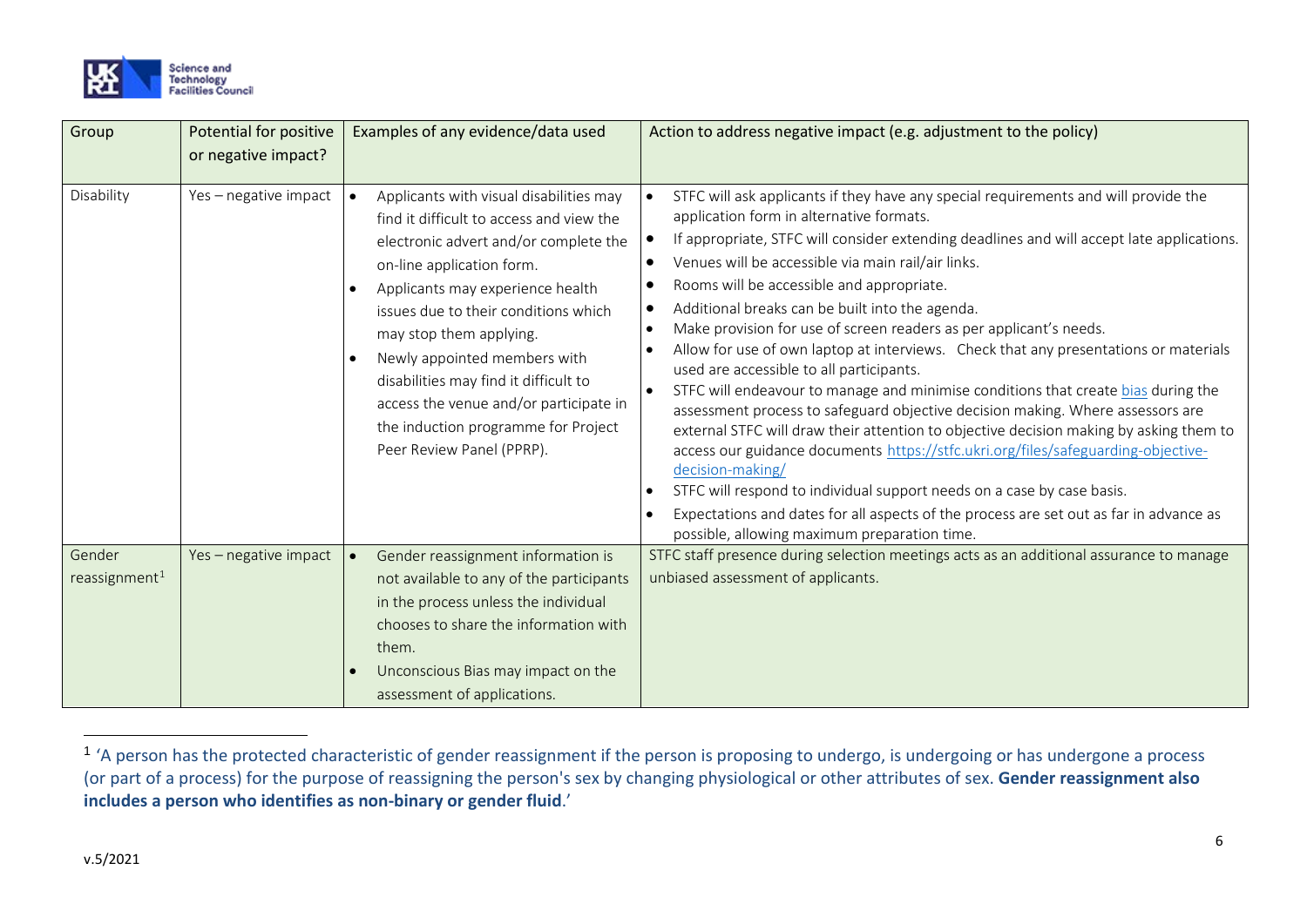

| Group                                                                                                              | Potential for positive | Examples of any evidence/data used                                                                                                                                                                                                                                                                                                                                                                                                                                      | Action to address negative impact (e.g. adjustment to the policy)                                                                                                                                                                                                                                                                                                                                                                                                                                                                                                                                                                                                                                                                                                                                                                                                                                                                                                                                                                                                                                                                                                                                                                                                                                                                                                                                                                                                                       |
|--------------------------------------------------------------------------------------------------------------------|------------------------|-------------------------------------------------------------------------------------------------------------------------------------------------------------------------------------------------------------------------------------------------------------------------------------------------------------------------------------------------------------------------------------------------------------------------------------------------------------------------|-----------------------------------------------------------------------------------------------------------------------------------------------------------------------------------------------------------------------------------------------------------------------------------------------------------------------------------------------------------------------------------------------------------------------------------------------------------------------------------------------------------------------------------------------------------------------------------------------------------------------------------------------------------------------------------------------------------------------------------------------------------------------------------------------------------------------------------------------------------------------------------------------------------------------------------------------------------------------------------------------------------------------------------------------------------------------------------------------------------------------------------------------------------------------------------------------------------------------------------------------------------------------------------------------------------------------------------------------------------------------------------------------------------------------------------------------------------------------------------------|
|                                                                                                                    | or negative impact?    |                                                                                                                                                                                                                                                                                                                                                                                                                                                                         |                                                                                                                                                                                                                                                                                                                                                                                                                                                                                                                                                                                                                                                                                                                                                                                                                                                                                                                                                                                                                                                                                                                                                                                                                                                                                                                                                                                                                                                                                         |
| Marriage or<br>civil<br>partnership                                                                                | Neutral                | Information about marriage or civil<br>partnership is not collected, therefore,<br>it is not available to participants unless<br>the individual chooses to share the<br>information.<br>Unconscious Bias may impact on the<br>assessment of applications if this<br>information becomes available to the<br>selection panels.                                                                                                                                           | This data is not collected within the STFC membership recruitment process, STFC staff<br>presence during selection meetings acts as an additional assurance to manage unbiased<br>assessment of applicants.                                                                                                                                                                                                                                                                                                                                                                                                                                                                                                                                                                                                                                                                                                                                                                                                                                                                                                                                                                                                                                                                                                                                                                                                                                                                             |
| Pregnancy,<br>Maternity,<br>Paternity,<br><b>Nursing</b><br>mothers,<br>anyone with<br>caring<br>responsibilities. | Yes - negative impact  | Applicants may not apply due to<br>$\bullet$<br>caring responsibilities/concerns about<br>future childcare.<br>Potential inductees PPRP who are<br>pregnant or on maternity may find it<br>difficult to access the venues and/or<br>participate at the meetings.<br>An applicant's career path and track<br>record may be underestimated and<br>under-valued due to career breaks<br>https://stfc.ukri.org/files/handbook-<br>for-members-of-stfcs-advisory-<br>bodies/ | STFC will consult with all successful applicants to understand and cater for their<br>individual requirements. As a general principal, venues are accessible via main rail/air<br>links and meeting rooms are accommodating/accessible.<br>Additional breaks can be timetabled. Where meetings take place outside STFC/UKRI<br>premises, requests for reasonable adjustments or to book nursing rooms where<br>possible will be considered.<br>Where it is not possible to attend meetings in person, a VC connection will be<br>organised.<br>Ensure the attendees' caring responsibilities are supported by STFC who will pay for<br>additional, reasonable childcare/care costs.<br>Indicate that it is possible to defer the appointment to the following year.<br>STFC will make all reasonable efforts to ensure the timing of the meeting is<br>convenient for any requirements relating to the current homeworking environment,<br>for example, adjusted working hours, caring and childcare responsibilities.<br>STFC recognise this issue and the potential impact and will consider in a fair and<br>evidence-based way as part of the review.<br>The Chair will ensure objective application of the assessment criteria.<br>In assessing the effects of career breaks or flexible working, the applicant's career<br>trajectory and potential at the beginning of a break, relative to the stage of the<br>applicant's career and/or professional standing should be noted. |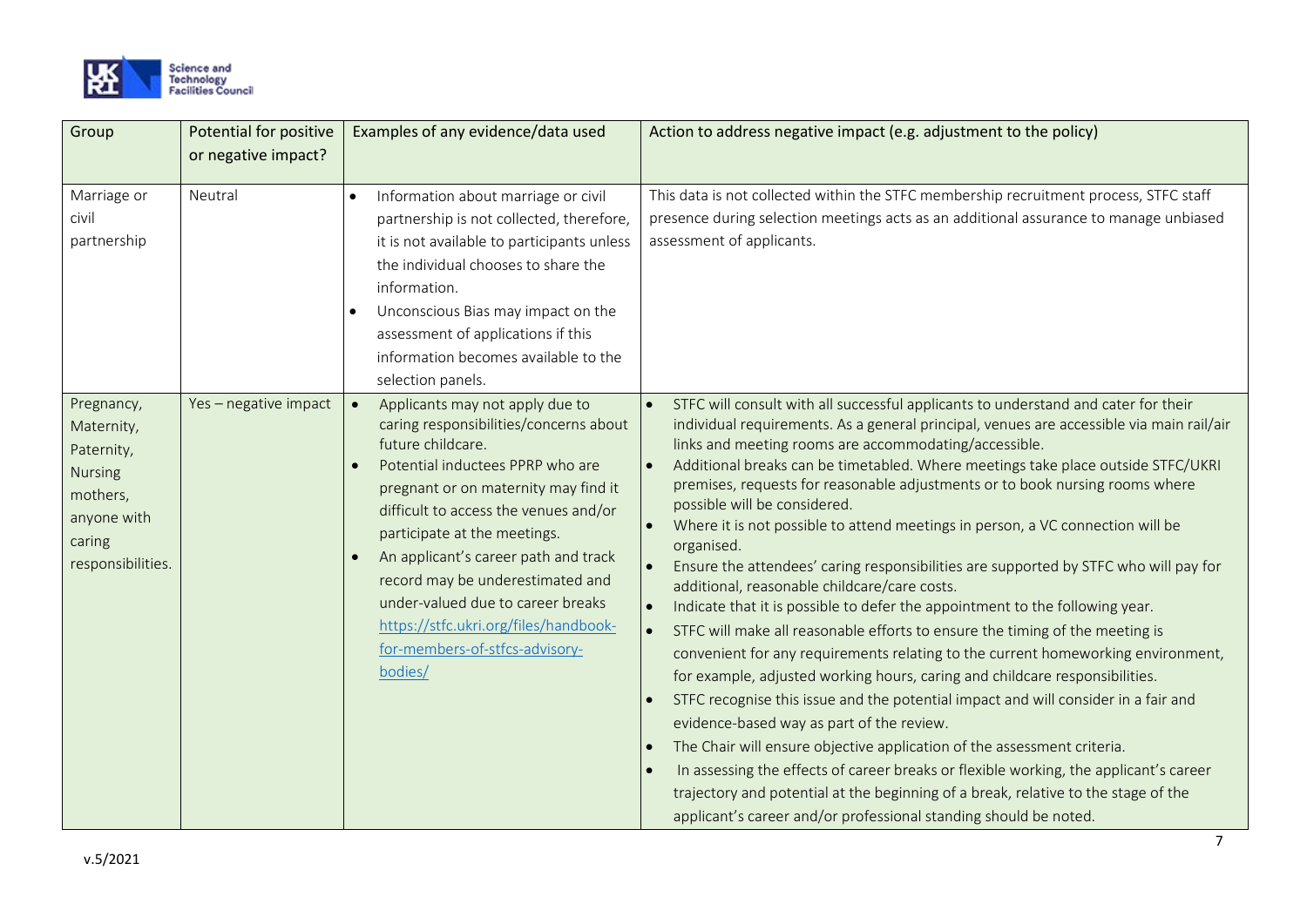

| Group                 | Potential for positive<br>or negative impact? | Examples of any evidence/data used                                                                                                                                                                                                                                                                                                                                                                    | Action to address negative impact (e.g. adjustment to the policy)                                                                                                                                                                                                                                                                                                                                                             |
|-----------------------|-----------------------------------------------|-------------------------------------------------------------------------------------------------------------------------------------------------------------------------------------------------------------------------------------------------------------------------------------------------------------------------------------------------------------------------------------------------------|-------------------------------------------------------------------------------------------------------------------------------------------------------------------------------------------------------------------------------------------------------------------------------------------------------------------------------------------------------------------------------------------------------------------------------|
|                       |                                               |                                                                                                                                                                                                                                                                                                                                                                                                       | In assessing applicants, panels will be sympathetic to, and account for the effects on<br>productivity of a career break, or a period of flexible working, which may continue<br>beyond the return to work.<br>Expectations and dates for all aspects of the process are set out as far in advance as<br>possible, allowing preparation for participants to cover caring and other<br>responsibilities.                       |
| Race                  | Yes - negative impact                         | Information regarding race is not<br>$\bullet$<br>available to participants. However, it<br>is possible that panel members already<br>know this information (from<br>name/surname) or could endeavour to<br>seek it out.<br>Unconscious Bias may impact on the<br>$\bullet$<br>assessment of applications if<br>names/countries of origin of<br>applicants are accessible to the<br>selection panels. | STFC staff presence during selection meetings acts as an additional assurance to manage<br>unbiased assessment of applicants.                                                                                                                                                                                                                                                                                                 |
| Religion or<br>belief | Yes - negative impact                         | Potential inductees may be unable to<br>participate in the induction meeting due<br>to religious observances (PPRP).                                                                                                                                                                                                                                                                                  | This data is not collected within the STFC membership recruitment process in 2021.<br>Ensure religious festivals and similar commitments are accounted for when<br>timetabling any meetings.<br>Potential Inductees can defer their attendance and where possible attend the next<br>available meeting or alternative arrangements can be made, e.g. recording meetings.<br>Ensure venues cater for all dietary requirements. |
| Sexual<br>orientation | Yes - negative impact                         | Information regarding sexual<br>orientation is not made available to<br>participants. However, it may be<br>possible that panel members already<br>know this information or could                                                                                                                                                                                                                     | See section on gender reassignment above.                                                                                                                                                                                                                                                                                                                                                                                     |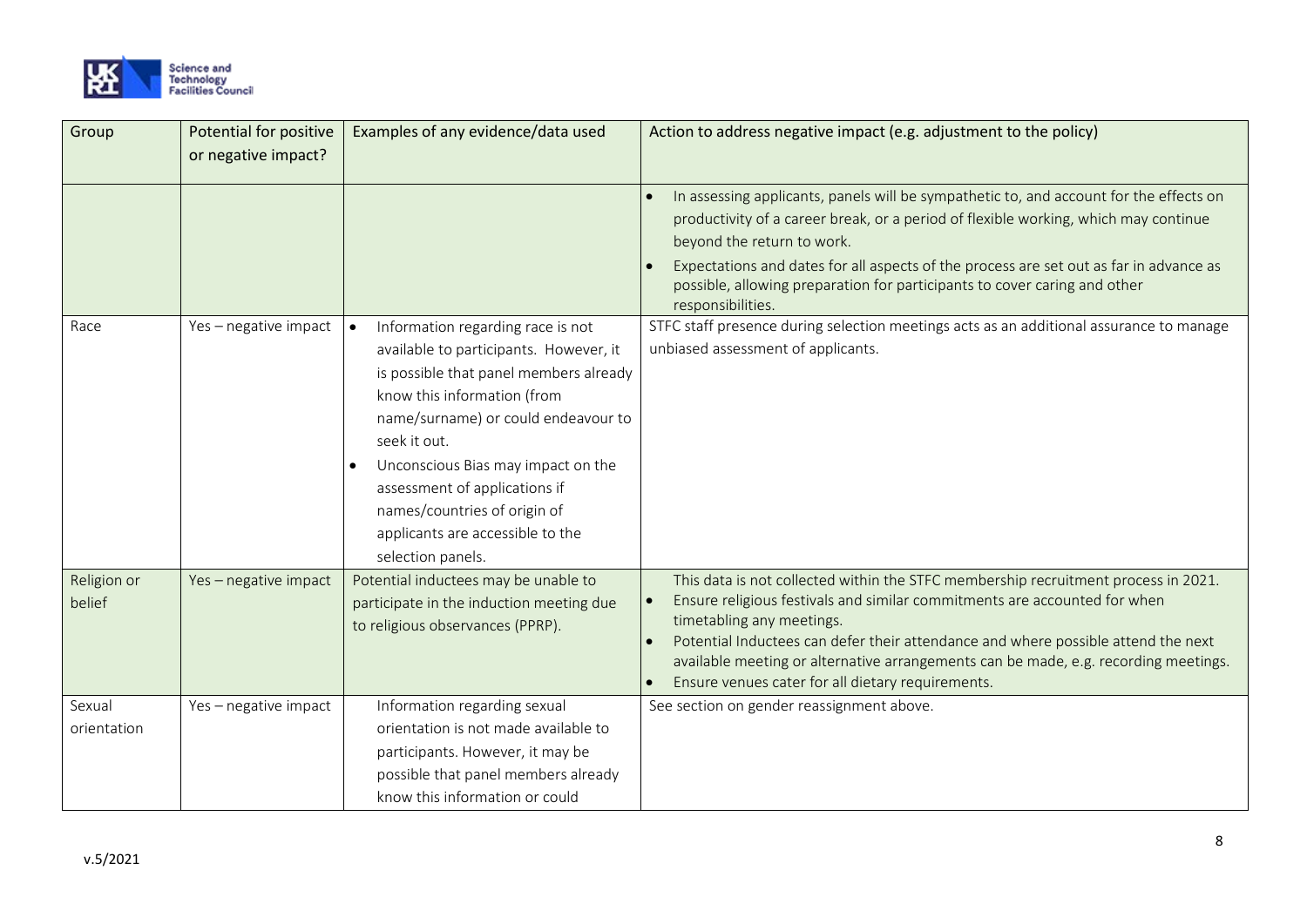<span id="page-8-0"></span>

| Group                     | Potential for positive<br>or negative impact? | Examples of any evidence/data used                                                                                                                                                                                                                                                                                                                                                                                                                                                                                                                                                                                                   | Action to address negative impact (e.g. adjustment to the policy)                                                                                                                                                                                                                                                                                                                                                                                                                                                                                                                                                                                                                                                                                                                                                                                                                                                                                                                                                                                                                                                                                                                                                                                                                                                             |
|---------------------------|-----------------------------------------------|--------------------------------------------------------------------------------------------------------------------------------------------------------------------------------------------------------------------------------------------------------------------------------------------------------------------------------------------------------------------------------------------------------------------------------------------------------------------------------------------------------------------------------------------------------------------------------------------------------------------------------------|-------------------------------------------------------------------------------------------------------------------------------------------------------------------------------------------------------------------------------------------------------------------------------------------------------------------------------------------------------------------------------------------------------------------------------------------------------------------------------------------------------------------------------------------------------------------------------------------------------------------------------------------------------------------------------------------------------------------------------------------------------------------------------------------------------------------------------------------------------------------------------------------------------------------------------------------------------------------------------------------------------------------------------------------------------------------------------------------------------------------------------------------------------------------------------------------------------------------------------------------------------------------------------------------------------------------------------|
|                           |                                               | endeavour to seek it out. Unconscious<br>Bias may impact on the assessment of<br>applications if this information<br>becomes available to the selection<br>panels.                                                                                                                                                                                                                                                                                                                                                                                                                                                                   |                                                                                                                                                                                                                                                                                                                                                                                                                                                                                                                                                                                                                                                                                                                                                                                                                                                                                                                                                                                                                                                                                                                                                                                                                                                                                                                               |
| Sex (gender) <sup>2</sup> | Yes - negative impact                         | Applicants may not consider<br>$\bullet$<br>themselves for panel membership.<br>Applicants may find it difficult to apply<br>$\bullet$<br>if they have caring responsibilities.<br>Selection panel members<br>may underestimate and under-value<br>track records and publication histories<br>which have been impacted by career<br>breaks<br>https://stfc.ukri.org/files/handbook-<br>for-members-of-stfcs-advisory-bodies/<br>Negative perceptions of an applicant's<br>gender may be expressed by a<br>selection panel member.<br>Potential inductees may find it difficult<br>to attend if they have caring<br>responsibilities. | Clearly communicate in advertising that STFC values diversity and welcomes all<br>applicants. STFC acts as a role model and motivates its communities to promote<br>women and diversity in all aspects of its business, including STFC panel membership.<br>STFC will aim to organise open recruitment days / virtual sessions where past and<br>existing panel members can share their experiences and where applicants can ask<br>questions.<br>STFC to provide support such as extension of deadlines, accepting late applications,<br>reimbursement for cost of childcare/caring.<br>Vacancies will be advertised widely and in publications targeted at women, through<br>WISE and the Athena Swan network.<br>STFC staff presence during selection meetings acts as an additional assurance to<br>manage unbiased assessment of applicants.<br>Ensure that the location is convenient to allow easy return home.<br>Expectations and dates for all aspects of the process are set out as far in advance as<br>possible, allowing preparation for participants to cover caring and other<br>responsibilities.<br>Ensure school holiday dates are considered where possible when timetabling the<br>induction meeting and that the cost of additional caring responsibilities while on STFC<br>business can be reclaimed. |

<sup>&</sup>lt;sup>2</sup> Although the definitions of the Equality Act 2010\* are set out as per above comment, at UK Research and Innovation we recognise all gender identities and sexualities including asexual and intersex people. The definition of gender reassignment was extended in September 2020 to include people who identify as non-binary or gender fluid – recognising that gender is a spectrum.